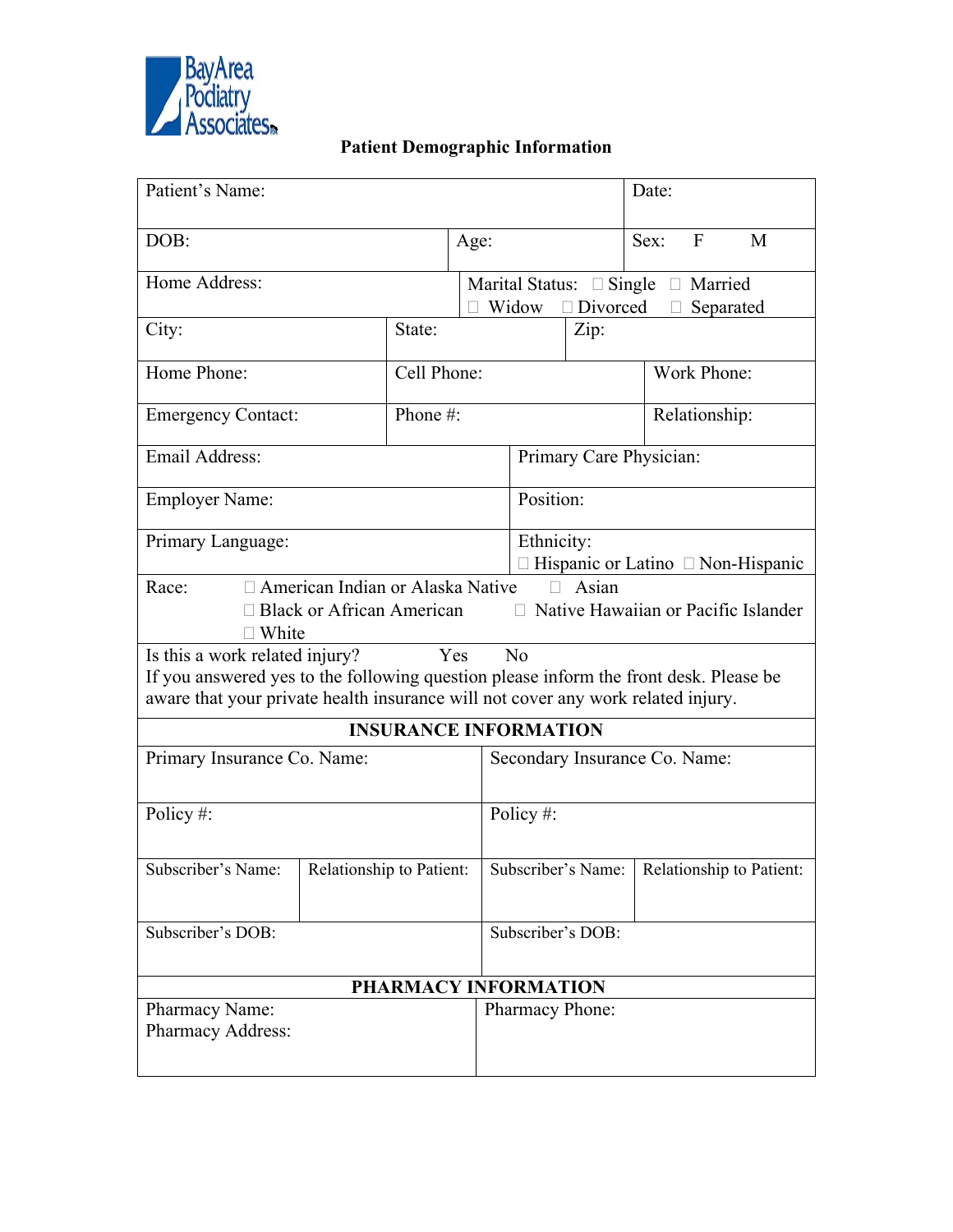

 **A Professional Association Doctors of Podiatric Medicine Medicine and Surgery of the Foot \*Board Certified in Foot and Ankle Surgery \*Fellows American College of Foot and Ankle Surgeons**

Dedicated to providing the finest quality foot and ankle care.

**\*Kirk A. Koepsel, DPM \*Matthew S. Rockett, DPM \*Andrea K. Rockett, DPM**

## **Disclosure of Physician Ownership**

 **Notice to Patients.**

 **Please carefully review the information contained in this notice.**

- **1. Kirk A Koepsel, DPM and Matthew S Rockett, DPM have an ownership interest in Houston Physicians' Hospital.**
- **2. Kirk A Koepsel, DPM has an ownership interest in NIRP.**
- **3. You have the right to choose the provider of your health care services. Therefore, you have the option to use a health care facility other than Houston Physicians' Hospital or NIRP.**
- **4. You will not be treated differently by your physician if you choose to obtain health care service at a facility other than Houston Physicians' Hospital or NIRP.**

**If you have any questions concerning this notice, please feel free to ask your physician or any representative of Houston Physicians' Hospital or NIRP. We welcome you as a patient and value our relationship with you.**

**By signing this Disclosure of Physician Ownership, you acknowledge that you have read and understand the foregoing notice and herby understand that your physician has an ownership interest in Houston Physicians' Hospital or NIRP.**

**\_\_\_\_\_\_\_\_\_\_\_\_\_\_\_\_\_\_\_\_\_\_\_\_\_\_\_\_\_\_ \_\_\_\_\_\_\_\_\_\_\_\_\_\_\_\_\_\_\_\_\_\_\_\_\_\_\_\_\_\_\_\_\_\_**

**Signature of Patient Signature of Parent or Guardian \_\_\_\_\_\_\_\_\_\_\_\_\_\_\_\_\_\_\_\_\_\_\_\_\_\_\_\_\_\_\_\_ \_\_\_\_\_\_\_\_\_\_\_\_\_\_\_\_\_\_\_\_\_\_\_\_\_\_\_\_\_\_\_\_\_\_\_ Print Name of Patient Communist Print Name of Parent or Guardian** 

Date: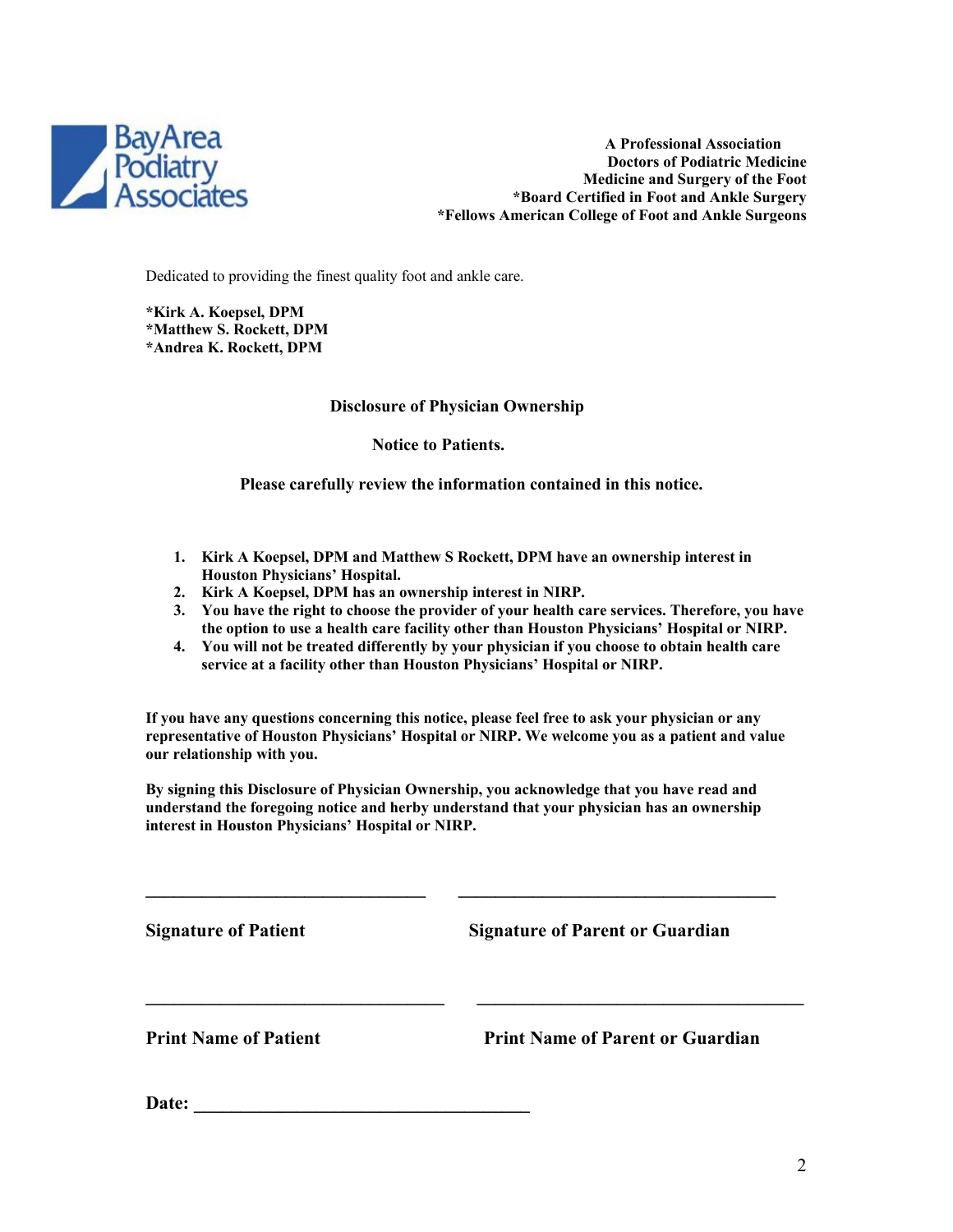# Bay Area Podiatry Associates, PA

|                                                                                                                                                                                                                                                                                                                                                                                                               |                    | Name <u> Date</u> <b>Date Date Date Date Date Date Date Date Date Date Date Date Date Date Date Date Date Date Date Date Date Date Date Date Date Date</b> |  |  |
|---------------------------------------------------------------------------------------------------------------------------------------------------------------------------------------------------------------------------------------------------------------------------------------------------------------------------------------------------------------------------------------------------------------|--------------------|------------------------------------------------------------------------------------------------------------------------------------------------------------|--|--|
| $\overline{\phantom{a}}$                                                                                                                                                                                                                                                                                                                                                                                      |                    | PODIATRIC HISTORY                                                                                                                                          |  |  |
|                                                                                                                                                                                                                                                                                                                                                                                                               |                    |                                                                                                                                                            |  |  |
|                                                                                                                                                                                                                                                                                                                                                                                                               |                    |                                                                                                                                                            |  |  |
| <b>Describe Type of Pain:</b><br>$\Box$ Dull $\Box$ Sharp $\Box$ Shooting                                                                                                                                                                                                                                                                                                                                     |                    | <b>Location:</b> $\Box$ Right $\Box$ Left $\Box$ Both                                                                                                      |  |  |
| $\Box$ Burning $\Box$ Aching<br>$\Box$ Throbbing $\Box$ Tingling                                                                                                                                                                                                                                                                                                                                              |                    | $\Box$ Foot $\Box$ Ankle $\Box$ Leg                                                                                                                        |  |  |
| $\Box$ Numbness $\Box$ Cramping                                                                                                                                                                                                                                                                                                                                                                               |                    | Weight:<br>Shoe Size:                                                                                                                                      |  |  |
|                                                                                                                                                                                                                                                                                                                                                                                                               |                    | <b>Duration</b> (How long have your symptoms been present): _______Days/Weeks/Months/Years                                                                 |  |  |
| <b>Onset:</b> $\Box$ Slow $\Box$ Sudden $\Box$ Traumatic                                                                                                                                                                                                                                                                                                                                                      |                    | If Traumatic: $\Box$ Auto $\Box$ Worker's Comp<br>$\Box$ Other                                                                                             |  |  |
| Has Pain Become: □ Better □ Worse<br>$\Box$ Stayed the same                                                                                                                                                                                                                                                                                                                                                   |                    | <b>Symptoms are worse:</b> □ Morning □ All Day<br>$\Box$ Evening $\Box$ Night                                                                              |  |  |
|                                                                                                                                                                                                                                                                                                                                                                                                               |                    |                                                                                                                                                            |  |  |
| What aggravates the condition?                                                                                                                                                                                                                                                                                                                                                                                |                    |                                                                                                                                                            |  |  |
| Who is your Primary Care Physician?                                                                                                                                                                                                                                                                                                                                                                           |                    | Last time seen?                                                                                                                                            |  |  |
| May we contact physician regarding your care? $\square$ YES                                                                                                                                                                                                                                                                                                                                                   |                    | $\Box$ NO                                                                                                                                                  |  |  |
|                                                                                                                                                                                                                                                                                                                                                                                                               | <b>MEDICATIONS</b> |                                                                                                                                                            |  |  |
| photocopied):                                                                                                                                                                                                                                                                                                                                                                                                 |                    | Please include prescriptions, over-the-counter medications, and vitamins (or provide a list to be                                                          |  |  |
| Name: $\frac{1}{\sqrt{1-\frac{1}{2}}\sqrt{1-\frac{1}{2}}\sqrt{1-\frac{1}{2}}\sqrt{1-\frac{1}{2}}\sqrt{1-\frac{1}{2}}\sqrt{1-\frac{1}{2}}\sqrt{1-\frac{1}{2}}\sqrt{1-\frac{1}{2}}\sqrt{1-\frac{1}{2}}\sqrt{1-\frac{1}{2}}\sqrt{1-\frac{1}{2}}\sqrt{1-\frac{1}{2}}\sqrt{1-\frac{1}{2}}\sqrt{1-\frac{1}{2}}\sqrt{1-\frac{1}{2}}\sqrt{1-\frac{1}{2}}\sqrt{1-\frac{1}{2}}\sqrt{1-\frac{1}{2}}\sqrt{1-\frac{1}{2}}$ |                    |                                                                                                                                                            |  |  |
|                                                                                                                                                                                                                                                                                                                                                                                                               |                    |                                                                                                                                                            |  |  |
|                                                                                                                                                                                                                                                                                                                                                                                                               |                    |                                                                                                                                                            |  |  |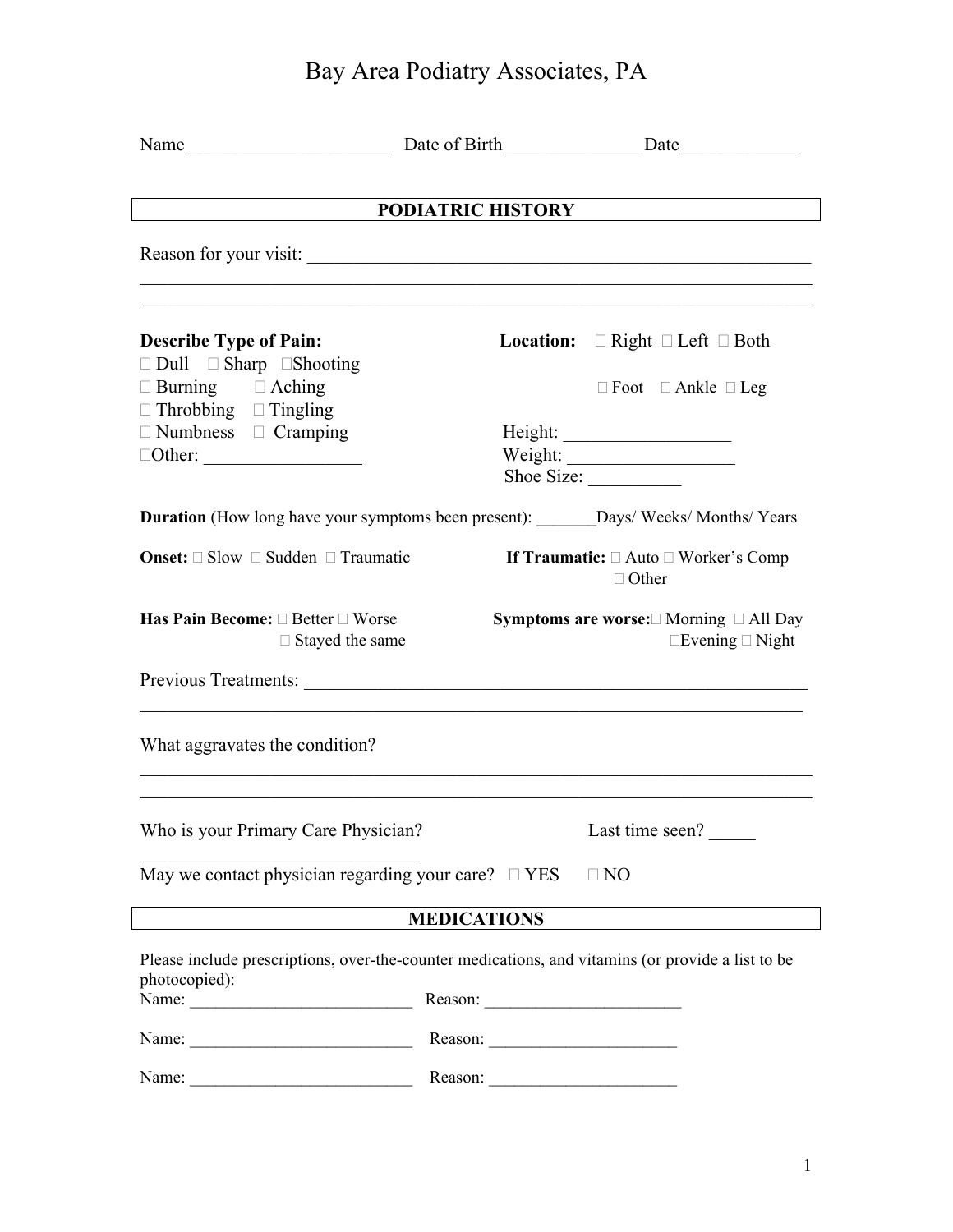| <b>MEDICAL HISTORY</b>                                                                                               |                                         |                           |                                                                                                                                                                                                                                      |  |  |
|----------------------------------------------------------------------------------------------------------------------|-----------------------------------------|---------------------------|--------------------------------------------------------------------------------------------------------------------------------------------------------------------------------------------------------------------------------------|--|--|
| Please mark to indicate if you have or have been treated for any of the following:                                   |                                         |                           |                                                                                                                                                                                                                                      |  |  |
|                                                                                                                      |                                         |                           |                                                                                                                                                                                                                                      |  |  |
| Aids/HIV                                                                                                             | <b>Circulatory Problems</b>             | Liver Disease             |                                                                                                                                                                                                                                      |  |  |
| Acid Reflux                                                                                                          | Depression                              | <b>Low Blood Pressure</b> |                                                                                                                                                                                                                                      |  |  |
| Anemia                                                                                                               | Diabetes                                |                           | Neuropathy                                                                                                                                                                                                                           |  |  |
| Anxiety                                                                                                              | Type_How Long                           |                           | Pacemaker                                                                                                                                                                                                                            |  |  |
| Arthritis                                                                                                            | Emphysema_                              |                           | Phlebitis                                                                                                                                                                                                                            |  |  |
| Artificial Heart Valve                                                                                               | Fibromyalgia                            |                           | Psoriasis                                                                                                                                                                                                                            |  |  |
| Artificial Joint                                                                                                     | Gout                                    |                           | Seizure Disorder                                                                                                                                                                                                                     |  |  |
| Asthma                                                                                                               | Headaches                               |                           | Stroke or TIA                                                                                                                                                                                                                        |  |  |
| <b>Back Problems</b>                                                                                                 | <b>Heart Attack</b>                     |                           | <b>Thyroid Problems</b>                                                                                                                                                                                                              |  |  |
| <b>Bleeding Problems</b><br><b>Bipolar Disorder</b>                                                                  | Heart Murmur                            |                           | Varicose Veins                                                                                                                                                                                                                       |  |  |
| <b>Blood Clot/DVT</b>                                                                                                | Hepatitis<br><b>High Blood Pressure</b> |                           |                                                                                                                                                                                                                                      |  |  |
| Cancer_                                                                                                              |                                         | Decreased Kidney Function |                                                                                                                                                                                                                                      |  |  |
| Type                                                                                                                 |                                         |                           | Other                                                                                                                                                                                                                                |  |  |
| <b>Chemical Dependency</b>                                                                                           |                                         |                           |                                                                                                                                                                                                                                      |  |  |
| Chest Pain/Angina                                                                                                    |                                         |                           |                                                                                                                                                                                                                                      |  |  |
|                                                                                                                      | Women, are you pregnant? $Y \ N$        |                           | <b>Breastfeeding</b> Y<br>$\mathbf N$                                                                                                                                                                                                |  |  |
|                                                                                                                      |                                         |                           |                                                                                                                                                                                                                                      |  |  |
|                                                                                                                      | <b>MEDICATION ALLERGIES</b>             |                           |                                                                                                                                                                                                                                      |  |  |
| Any allergies or adverse reaction to any medication?                                                                 |                                         |                           |                                                                                                                                                                                                                                      |  |  |
|                                                                                                                      |                                         |                           |                                                                                                                                                                                                                                      |  |  |
|                                                                                                                      |                                         |                           |                                                                                                                                                                                                                                      |  |  |
|                                                                                                                      |                                         |                           |                                                                                                                                                                                                                                      |  |  |
|                                                                                                                      |                                         |                           |                                                                                                                                                                                                                                      |  |  |
|                                                                                                                      |                                         |                           |                                                                                                                                                                                                                                      |  |  |
| Any allergy or adverse reaction to these materials?                                                                  |                                         |                           |                                                                                                                                                                                                                                      |  |  |
|                                                                                                                      |                                         |                           |                                                                                                                                                                                                                                      |  |  |
| Nickel                                                                                                               | Tape/Adhesive                           |                           | Latex $\qquad \qquad$                                                                                                                                                                                                                |  |  |
|                                                                                                                      |                                         |                           |                                                                                                                                                                                                                                      |  |  |
| <b>SURGICAL HISTORY</b><br>Have you been hospitalized in the last two years?                                         |                                         |                           |                                                                                                                                                                                                                                      |  |  |
|                                                                                                                      |                                         |                           |                                                                                                                                                                                                                                      |  |  |
|                                                                                                                      |                                         |                           |                                                                                                                                                                                                                                      |  |  |
|                                                                                                                      |                                         |                           |                                                                                                                                                                                                                                      |  |  |
| <u> 2000 - Jan James James Jan James James James James James James James James James James James James James Jam</u> |                                         |                           | <u>state and the control of the control of the control of the control of the control of the control of the control of the control of the control of the control of the control of the control of the control of the control of t</u> |  |  |
|                                                                                                                      |                                         |                           |                                                                                                                                                                                                                                      |  |  |
|                                                                                                                      |                                         |                           |                                                                                                                                                                                                                                      |  |  |
|                                                                                                                      |                                         |                           |                                                                                                                                                                                                                                      |  |  |
|                                                                                                                      |                                         |                           | Do you drink Alcohol? Y N # of drinks/day____________#drinks/wk ________________                                                                                                                                                     |  |  |
|                                                                                                                      |                                         |                           |                                                                                                                                                                                                                                      |  |  |
|                                                                                                                      |                                         |                           |                                                                                                                                                                                                                                      |  |  |
|                                                                                                                      |                                         |                           |                                                                                                                                                                                                                                      |  |  |
| Signature:                                                                                                           |                                         | Date:                     |                                                                                                                                                                                                                                      |  |  |
|                                                                                                                      |                                         |                           |                                                                                                                                                                                                                                      |  |  |